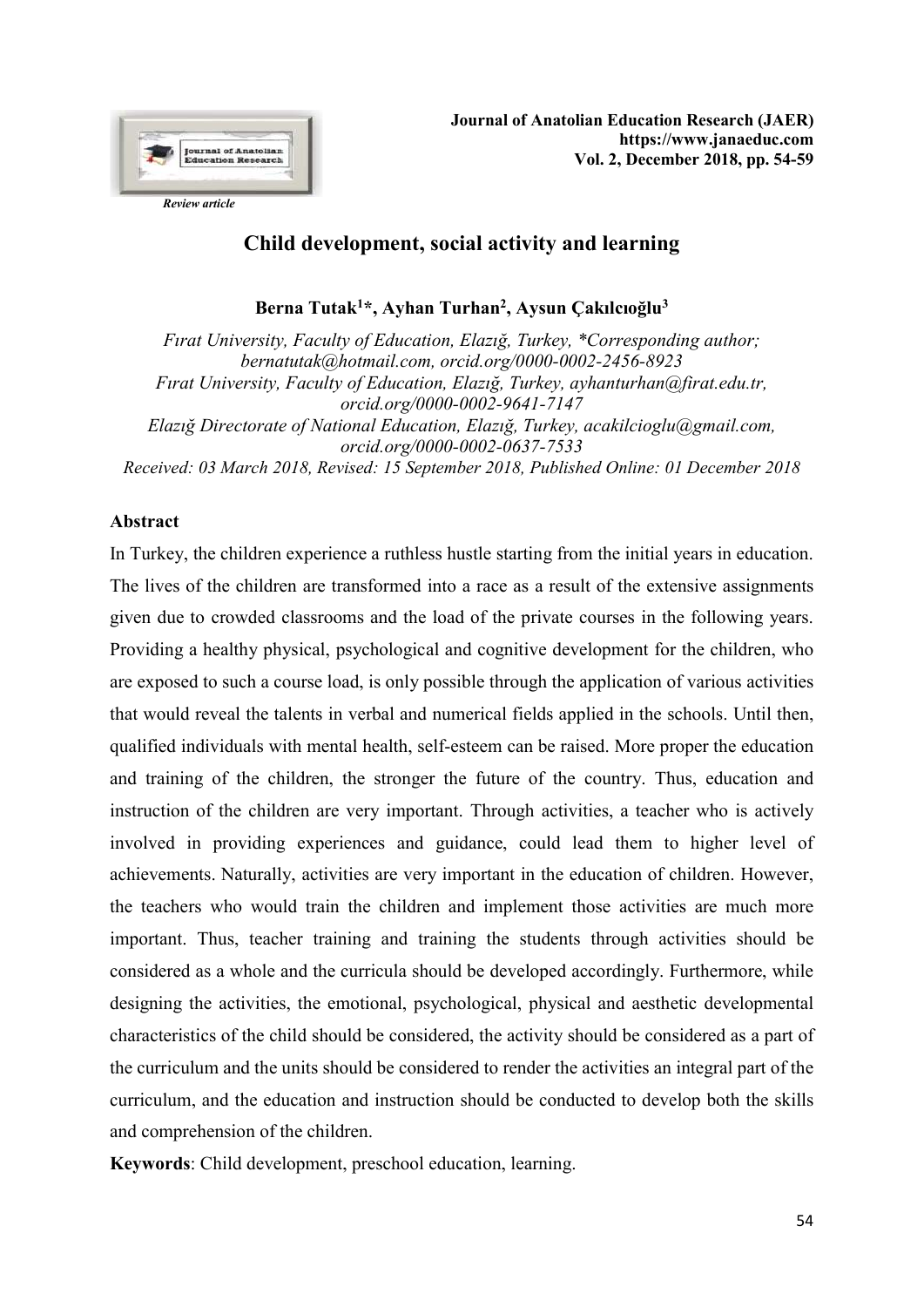#### 1. Introduction

Under Turkish conditions, the educational life of children is spent in a commotion starting from the initial years. In the early hours of the morning, they start a significant race in service shuttles to reach their schools. On the other hand, as a result of courses instructed in crowded classes, heavy assignments and personal tutoring in future years, the lives of the children turn into a relentless race. It is only possible to provide a healthy physical, mental and mental development for the children, who are exposed to such an instructional burden, through the discovery of the talents in verbal and numerical fields that are applied in Turkish schools and their artistic abilities. Only then, qualified individuals with positive mental health and selfconfidence could be trained.

It is necessary to guide the children towards different activities in order to protect their physical, psychological and cognitive health and to remove the monotony as the children run the abovementioned marathon. In painting courses, the children should be allowed to draw freely, they could sing rhymes and songs that are integrated with games where they can join in with all their bodies and could attempt to play instruments and tap out rhythms using the instruments they construct at home with empty boxes, bottles, etc. The pressures on children can be alleviated with regular artistic activities (painting, vocal and instrumental choirs, games, rhythmic dances, folk dances, etc.). In the contemporary education approach, the individual should be considered as a whole with the physical, psychomotor, affective and cognitive structures and should be provided a balanced education in every field (Küçükkaraca and Akçay, 2017).

National Education Basic Law emphasizes that children should be educated based on their knowledge levels, skills and abilities. However, Turkish children are trapped within the two main areas of competence - numerical and verbal - at every stage in the education system. Since individual talent reflects "what an individual can do", recognition of individual talents in all skill areas would reveal the capacities of individuals. A limited numerical-verbal ability approach does not reveal the holistic qualities of individuals (Selçuk, 1996; 2000).

The development of all aspects of the student, that is, all personality traits to the fullest extent, is the main objective of the education and instruction provided at school. This can be accomplished partly in courses. Furthermore, the student needs to gain "experience" through certain activities. These experiences would improve the individual in various aspects by penetrating the areas that the courses cannot (Binbaşıoğlu, 1983). Experience is the residue of the interactions of the individual at a certain level (Senemoğlu, 1998). Activities that cannot be conducted in the primary school often can improve this dimension of the child if conducted.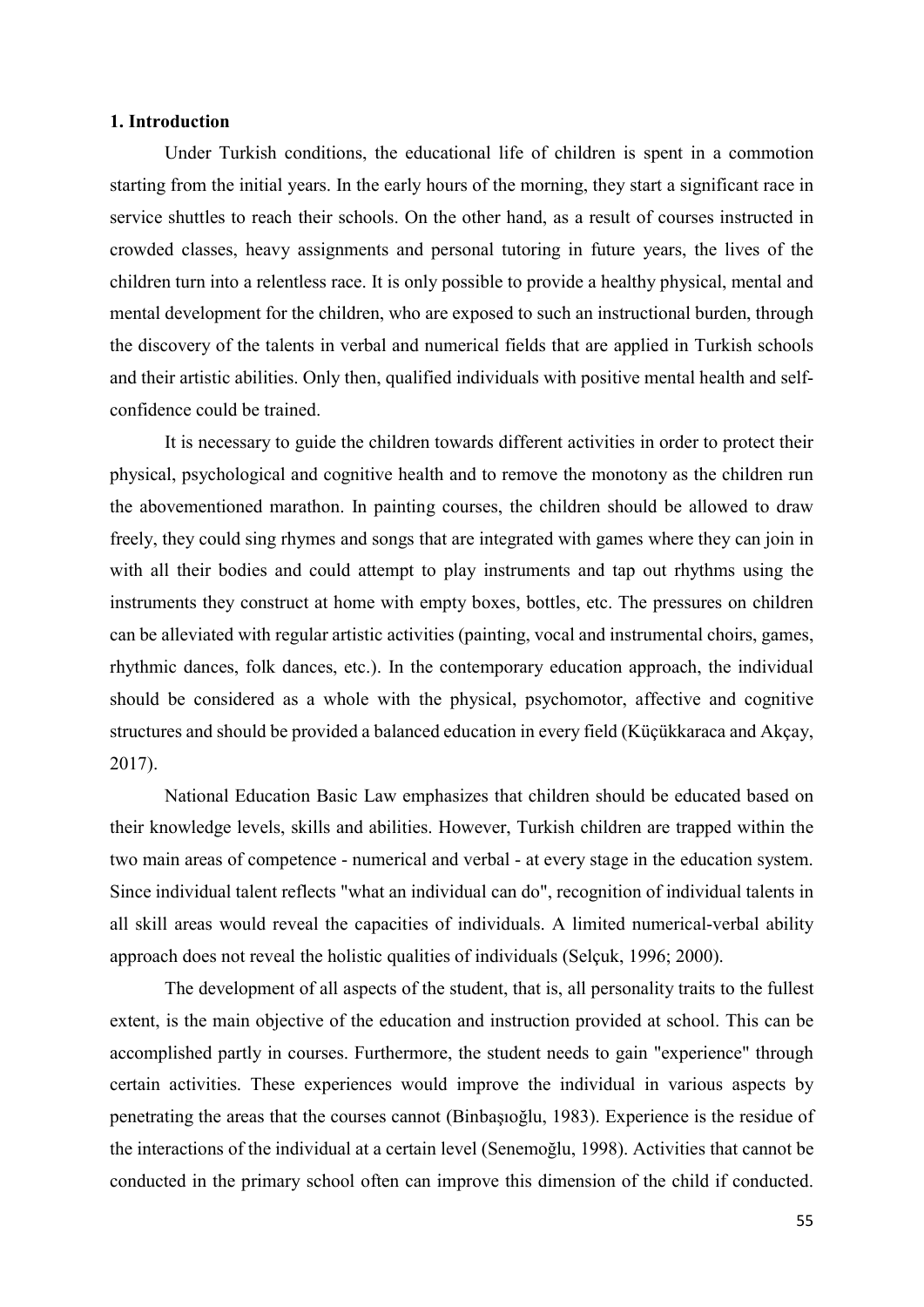However, everyone who develops and implements these activities should know the child and her or his developmental characteristics. It is a must for a good educational process to assist in the child's own efforts and to accept the fact that every child is different from the others in order for the child's balanced development. Thus, educational programs should be adaptable and flexible.

Although the general traits of each age group are always an important instrument for the teacher, it is also important to know how the children can be reconciled in these age groups. Furthermore, composers Satis Coleman and Carl Orff attempted to define musical activities for children in their respective research. Since natural development stems from the need to strike the objects to one another, the abovementioned educators designed instruments that children could beat or pick (Nye, 1967). Musical activities are especially important for the development and learning of young children.

Children need to use, experiment and learn voices produced by different types of material. Children's melodic concepts are different from adults and should not be assessed according to adult standards. The preschool child is primarily interested in sounds, wondering which object makes which sound. Music should be a part of the child's life. If music would be a language for children, they need to use it. Previous studies reported that teachers, who conduct rhythm work with children, should not only aim to make the children to keep the accurate beat, but these work should provide the child the freedom to produce her or his physical response to the rhythmic effect (Nye, 1967).

In addition to other requirements, the child needs to feel secure, to take part in a group, to participate in an activity, to face challenges and be successful. The activity program contributes to the development of the child, along with the organization of the program and the scrutinized activity instruction methods. A well-designed activity program can enable the child to understand the joy and meaning of life, and to live in the classroom, in society, and in the world (Tutak and Güder, 2014), can render the national and world history meaningful. It can develop interest for disciplines such as science, art, social sciences, health and religion and develop knowledge in these fields. It can improve creativity, ideas about different types of activities and develop positive behavior.

The growth, development and learning of the child are based on learning principles. These principles help organize the activities. Learning is a process that changes the behavior of the individual (Aydoğdu and Tutak, 2017). In this process, the individual recognizes the meaning and value of her or his goals. The principles that cause children to change their behavior by participation in activities can be listed as follows: \* Preparation and maturation \*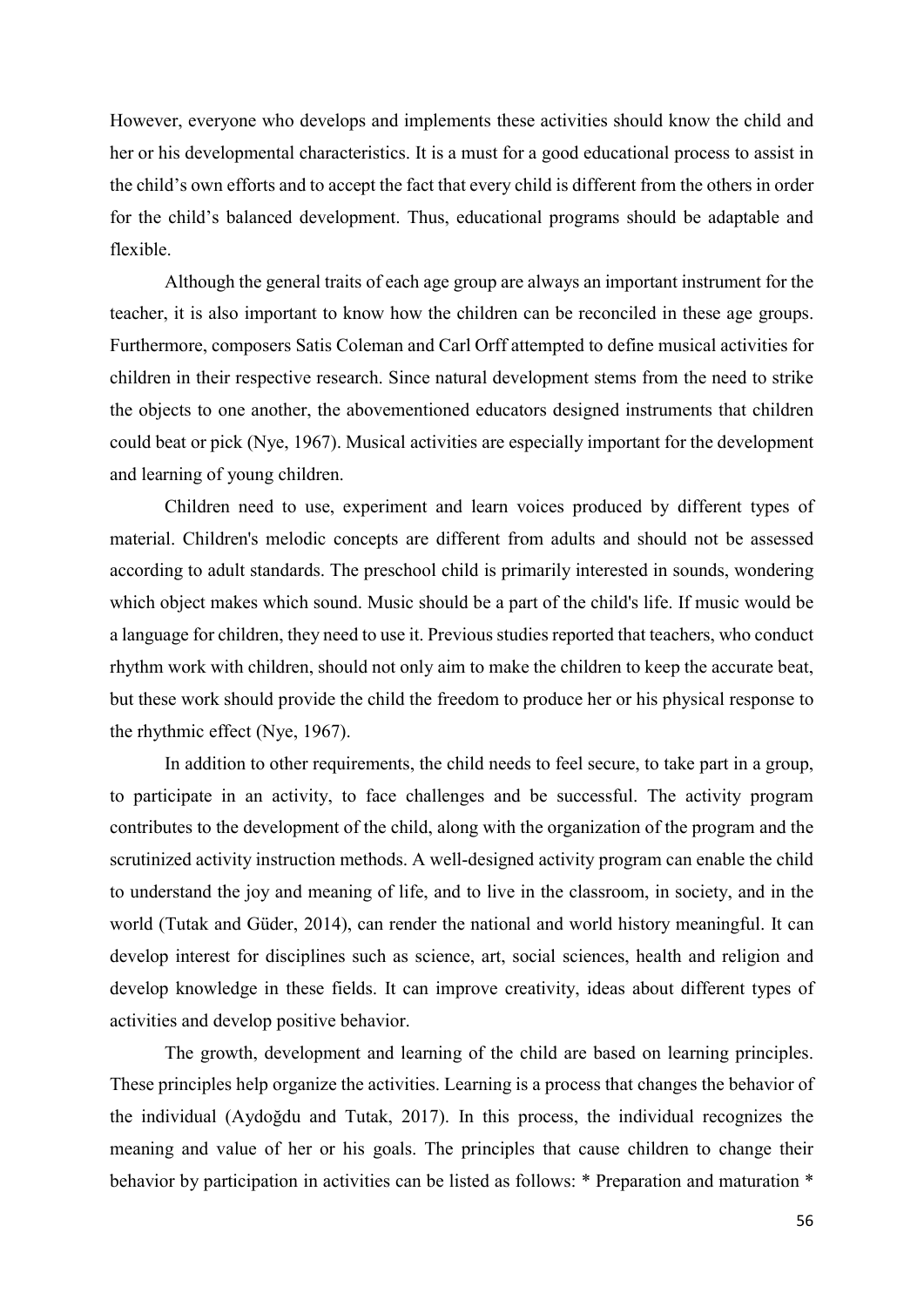Feeling safe and secure \* Determination of individual differences \* Motivation \* Environment \* Problem solving \* Whole-piece-whole \* Continuity \* Evaluation (Nye, 1967). The child's experiences help the child to learn the required skills and their meanings (İç and Tutak, 2018). More complex tasks should be conducted by the teacher and planned to minimize failure of the child. Children should be mentally, physically and socially ready to learn something new.

Learning becomes effective when the child feels safe and comfortable. Temperature, lighting, proper intervals between work and leisure make the children feel physically safe and good. The "ego" of the learning individual needs to participate in the learning process. The best productivity is achieved by demonstrating individual differences when the child is learning. Because the experiences and learning level of each child are different. Learning conditions can lead to different outcomes for different children. Teachers should learn the reasons for poor learning responses. Superior individual responses should be nourished and supported. Even when these good responses render the differences between individuals insurmountable, they are prone to reveal individual differences since they could be adapted to different learning stages in different activities. The teacher should make plans considering the diversity of children and the multidimensional use of activities (Türkdoğan et al., 2010). Children learn best when they are well motivated (Saraç, 1986). Motivation is the process of increasing strength to reach certain goals (Fidan, 1995). Regardless of the topic, a discussion environment can be established with the participation of teachers and students to understand why students have to try (Sönmez, 1994). Because, if children recognize the meaning and purpose of the things they do, they own the activity. Satisfaction and joy achieved in the activities motivate learning. Achievement is a motivating factor and a good instruction provides motivation.

#### 2. Conclusion and Suggestions

Our children are the future. Therefore, their education, development and learning should in fact be the most important topic. The more adequate the education of our children, better they are educated, stronger is our future. Therefore, the education and learning of our children are very important. With the help of activities, a teacher, who actively guides the children and provides experiences, can improve their achievements (Tutak et al., 2010). Of course, activities are very important in the education of the children. However, the teachers who will educate the children and implement those activities are much more important (Tutak and Güler, 2012). Thus, teacher training and educating children with activities should be approached in a holistic manner and curricula should be designed accordingly. Furthermore, while designing the activities, emotional, mental, physical and aesthetic developmental characteristics of the child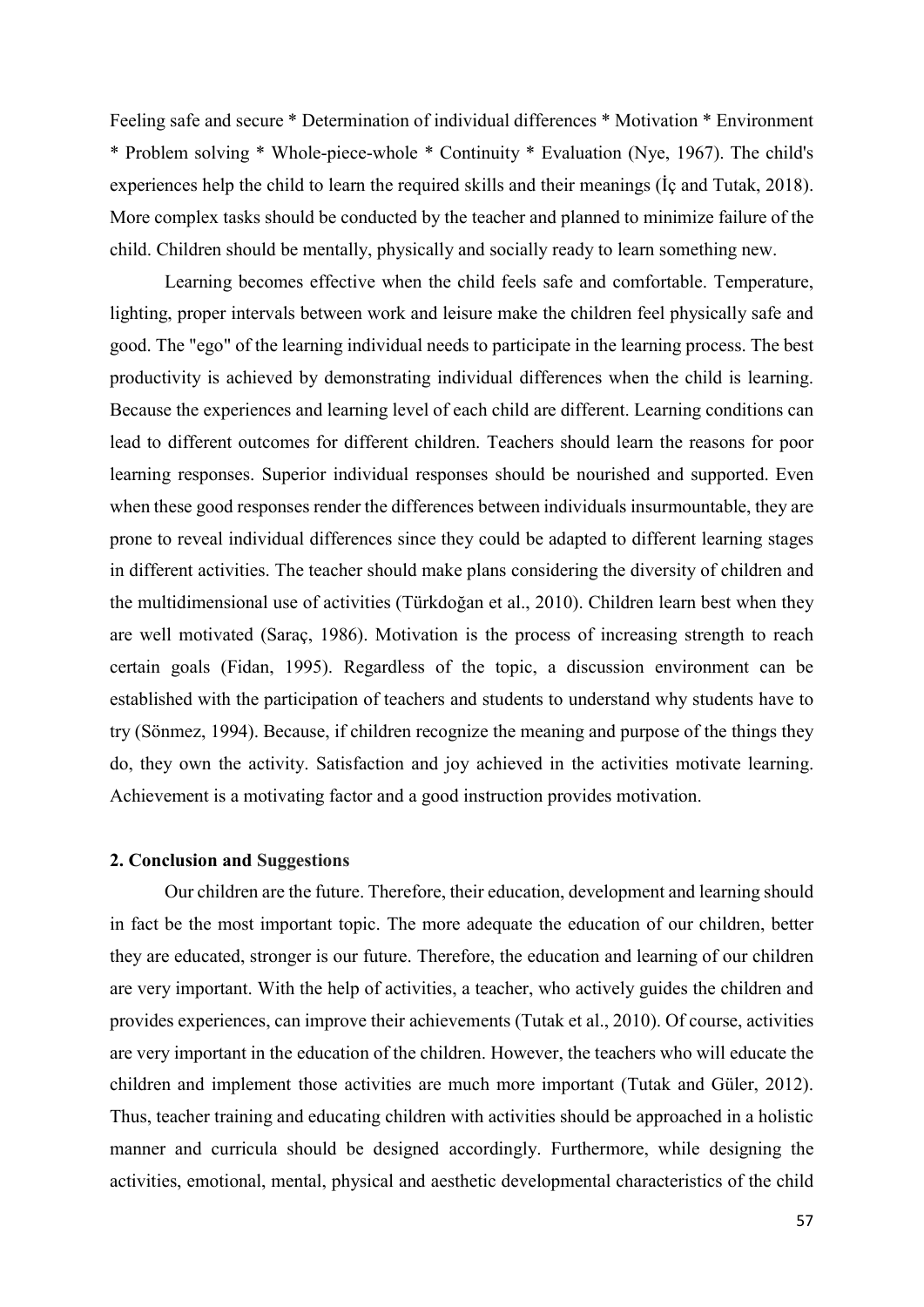should be considered, the activity should be considered as a part of the curriculum and the units should include the activities so that they could become a significant part of the curriculum and the education and instruction should be conducted to enable the acquisition of both ability and comprehension.

### References

Aydoğdu, M., Tutak, T. (2017). Ortaokul 8. Sınıflara Yönelik Matematiksel Modelleme Etkinlikleri Geliştirme. The Journal of Academic Social Science, 155-166.

Binbaşıoğlu, C. (1983). Genel Öğretim Bilgisi. Ankara: Binbaşıoğlu

Fidan, N. (1995). Okulda Öğrenme. Ankara: Alkım

- İç, Ü., Tutak, T. (2018). Correlation between Computer and Mathematical Literacy Levels of 6th Grade Students. European Journal of Educational Research, 7 (1), 63-70.
- Küçükkaraca, N., Akçay, S. (2017). Investigation of Social Work Students' Beliefs Toward Mental Illness. Society and Social Work, 28 (1), 27-45.
- Nye, R. E. (1967). Music For Elemetary School Children, Music Child Development and Learning, The Center For Applied Research In Education, Inc. New York, USA, pp. 103- 111.
- Saraç, T. (1986). Büyük Fransızca Türkçe Sözlük. Ankara: Adam
- Selçuk, Z. (1996). Eğitim Psikolojisi, Ankara: Pegem
- Selçuk, Z. (2000). Okul Deneyimi ve Uygulama Öğretmen ve Öğrenci Davranışlarının Gözlenmesi. Ankara: Nobel
- Senemoğlu, N. (1998). Gelişim Öğrenme ve Öğretim, Ankara: Özsen
- Sönmez, V. (1994). Program Geliştirmede Öğretmen El Kitabı, Yayın No: 12. Ankara: Pegem Personel Geliştirme Merkezi.
- Tutak, T., Aydoğdu, M., Adır, T. (2010). The Effect of Exchange of Knowledge Method on Students Achievement in Properties of Whole Numbers. NWSA Ducation Sciences, 5 (1), 120-129.
- Tutak, T., Güder, Y. (2014). Matematiksel Modellemenin Tanımı, Kapsamı ve Önemi. Turkish Journal of Educational Studies, 1, 173-190.
- Tutak, T., Güler, İ. (2012). An Overview on Mathematics Education in the Science and Arts Centers. IV. Uluslararası Eğitim Araştırmaları Kongresi Bildirisi, 4-7 Mayıs 2012, Yıldız Teknik Üniversitesi, İstanbul, Turkey.